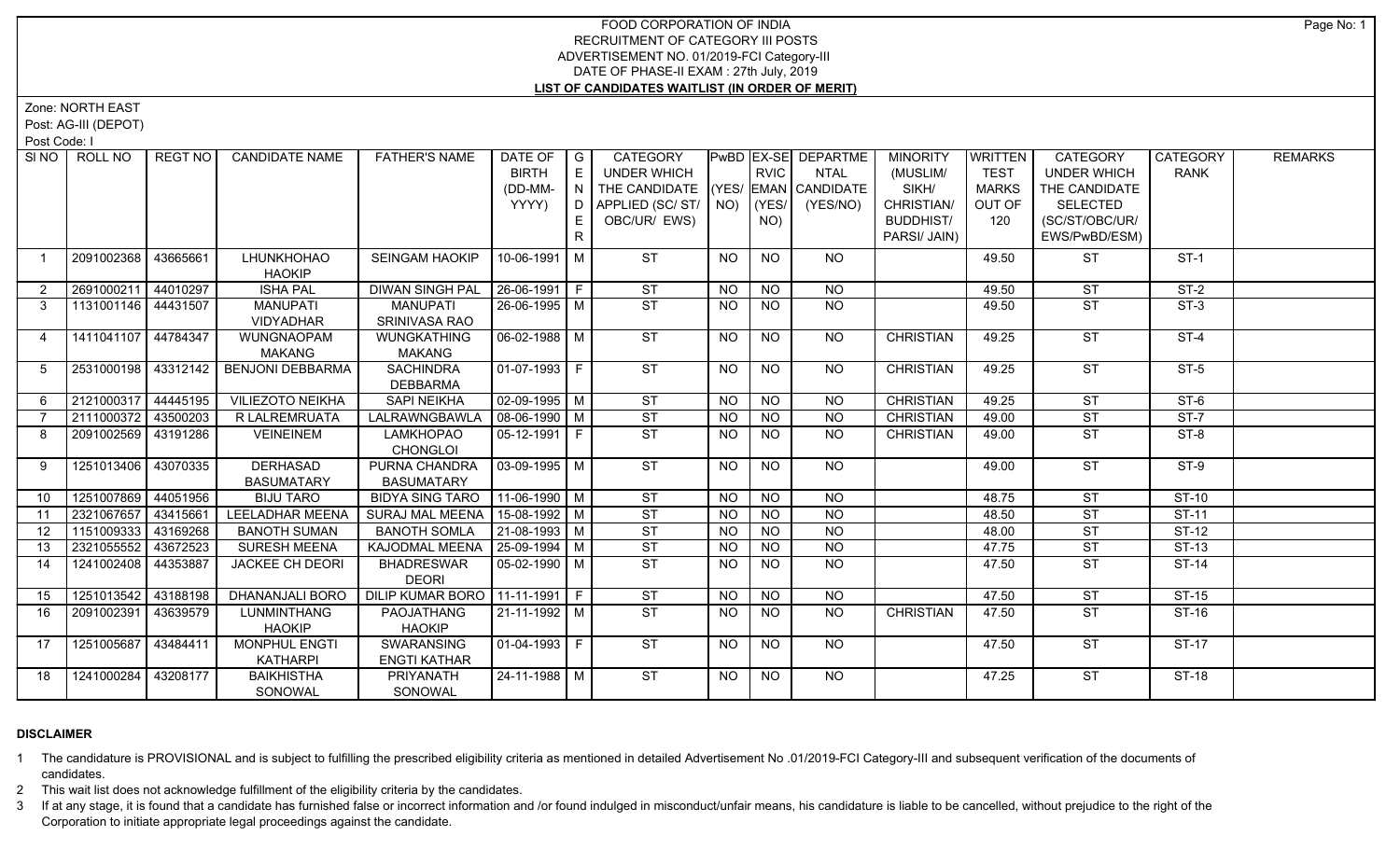Zone: NORTH EAST

Post: AG-III (DEPOT)

Post Code: I

| SI NO | ROLL NO             | REGT NO  | <b>CANDIDATE NAME</b>   | <b>FATHER'S NAME</b>             | DATE OF   G             |       | <b>CATEGORY</b>                    |           |                 | PwBD EX-SE DEPARTME | <b>MINORITY</b>  | WRITTEN      | <b>CATEGORY</b>        | CATEGORY     | <b>REMARKS</b> |
|-------|---------------------|----------|-------------------------|----------------------------------|-------------------------|-------|------------------------------------|-----------|-----------------|---------------------|------------------|--------------|------------------------|--------------|----------------|
|       |                     |          |                         |                                  | <b>BIRTH</b>            | E     | UNDER WHICH                        |           | <b>RVIC</b>     | NTAL                | (MUSLIM/         | <b>TEST</b>  | <b>UNDER WHICH</b>     | <b>RANK</b>  |                |
|       |                     |          |                         |                                  | (DD-MM-                 | I N I | THE CANDIDATE (YES/ EMAN CANDIDATE |           |                 |                     | SIKH/            | <b>MARKS</b> | THE CANDIDATE          |              |                |
|       |                     |          |                         |                                  | YYYY)                   |       | D   APPLIED (SC/ ST/   NO)         |           | YES             | (YES/NO)            | CHRISTIAN/       | OUT OF       | <b>SELECTED</b>        |              |                |
|       |                     |          |                         |                                  |                         | E     | OBC/UR/ EWS)                       |           | NO)             |                     | <b>BUDDHIST/</b> | 120          | (SC/ST/OBC/UR/         |              |                |
|       |                     |          |                         |                                  |                         | R     |                                    |           |                 |                     | PARSI/ JAIN)     |              | EWS/PwBD/ESM)          |              |                |
| 19    | 1411047948 43681340 |          | <b>VIPIN CHAUHAN</b>    | <b>VIRENDRA SINGH</b>            | 22-07-1995 M            |       | <b>ST</b>                          | <b>NO</b> | <b>NO</b>       | NO                  |                  | 47.25        | <b>ST</b>              | ST-19        |                |
|       |                     |          |                         | <b>CHAUHAN</b>                   |                         |       |                                    |           |                 |                     |                  |              |                        |              |                |
| 20    | 1411011298 43027662 |          | R L TONIRASH ANAL       | R L BERANG ANAL                  | $30-10-1995$ F          |       | <b>ST</b>                          | <b>NO</b> | <b>NO</b>       | <b>NO</b>           | <b>CHRISTIAN</b> | 47.25        | <b>ST</b>              | <b>ST-20</b> |                |
| 21    | 2101002899 43061080 |          | <b>FILLERBORN</b>       | <b>DRAMLIN TURNIA</b>            | 26-09-1997 M            |       | ST                                 | <b>NO</b> | <b>NO</b>       | <b>NO</b>           | <b>CHRISTIAN</b> | 47.25        | <b>ST</b>              | ST-21        |                |
|       |                     |          | <b>MARWEIN</b>          |                                  |                         |       |                                    |           |                 |                     |                  |              |                        |              |                |
| 22    | 1371007435          | 43582264 | <b>ROBIN SINGH</b>      | <b>SHIV KUMAR</b>                | $11-05-1989$ M          |       | ST                                 | <b>NO</b> | <b>NO</b>       | <b>NO</b>           |                  | 47.00        | $\overline{\text{ST}}$ | $ST-22$      |                |
| 23    | 2321066074 43306954 |          | <b>BHARAT LAL MEENA</b> | GOPAL LAL MEENA   11-12-1993   M |                         |       | ST                                 | <b>NO</b> | $\overline{NQ}$ | $\overline{NQ}$     |                  | 47.00        | <b>ST</b>              | $ST-23$      |                |
| 24    | 1761013484          | 43540480 | <b>ARPAN SURIN</b>      | <b>JOLEN SURIN</b>               | 20-01-1994 M            |       | ST                                 | <b>NO</b> | <b>NO</b>       | <b>NO</b>           | <b>CHRISTIAN</b> | 47.00        | <b>ST</b>              | $ST-24$      |                |
| 25    | 1411015949 43350380 |          | <b>B ADAHRII</b>        | <b>BESII</b>                     | $22 - 12 - 1988$ M      |       | ST                                 | <b>NO</b> | <b>NO</b>       | <b>NO</b>           | <b>CHRISTIAN</b> | 46.75        | <b>ST</b>              | $ST-25$      |                |
| 26    | 1251017468 43605462 |          | <b>BASUNDHARA</b>       | PARAMANANDA                      | $ 01-02-1992 F$         |       | $\overline{\text{ST}}$             | <b>NO</b> | $\overline{NQ}$ | NO                  |                  | 46.75        | $\overline{\text{ST}}$ | $ST-26$      |                |
|       |                     |          | <b>KANGKAN DARIG</b>    | <b>DARIG</b>                     |                         |       |                                    |           |                 |                     |                  |              |                        |              |                |
| 27    | 1251001657 43320533 |          | <b>SACHI MOHAN</b>      | <b>PURNESWAR</b>                 | 16-08-1992 M            |       | ST                                 | NO        | <b>NO</b>       | NO                  |                  | 46.75        | $\overline{\text{ST}}$ | $ST-27$      |                |
|       |                     |          | <b>BASUMATARY</b>       | <b>BASUMATARY</b>                |                         |       |                                    |           |                 |                     |                  |              |                        |              |                |
| 28    | 2691007767 43409359 |          | <b>ANOOP SINGH</b>      | <b>SHIVRAM</b>                   | $10-10-1993$ M          |       | ST                                 | <b>NO</b> | <b>NO</b>       | $N$ <sup>O</sup>    |                  | 46.75        | <b>ST</b>              | $ST-28$      |                |
| 29    | 2091003380 43335831 |          | <b>DIMBIEKSIEM</b>      | <b>SHENTINLIEN</b>               | 14-09-1996 F            |       | ST                                 | NO        | NO.             | NO                  | <b>CHRISTIAN</b> | 46.75        | <b>ST</b>              | ST-29        |                |
|       |                     |          |                         | <b>GANGTE</b>                    |                         |       |                                    |           |                 |                     |                  |              |                        |              |                |
| 30    | 2691014236          | 43655643 | <b>VIPIN SHARMA</b>     | <b>RAM PRASAD</b>                | $04 - 04 - 1991$ M      |       | ST                                 | <b>NO</b> | <b>NO</b>       | NO                  |                  | 46.50        | <b>ST</b>              | ST-30        |                |
|       |                     |          |                         | <b>SHARMA</b>                    |                         |       |                                    |           |                 |                     |                  |              |                        |              |                |
| 31    | 1151005292 43960186 |          | <b>DARAMSOTH</b>        | <b>DARAMSOTH</b>                 | 15-05-1993 M            |       | <b>ST</b>                          | NO        | <b>NO</b>       | NO.                 |                  | 46.50        | <b>ST</b>              | ST-31        |                |
|       |                     |          | <b>GOUTAM KUMAR</b>     | SADARLAL                         |                         |       |                                    |           |                 |                     |                  |              |                        |              |                |
| 32    | 2091001231 43574601 |          | <b>NGAMKHOLIEN</b>      | <b>HEMKHOLAL</b>                 | 18-07-1993 M            |       | ST                                 | NO        | NO              | NO                  | <b>CHRISTIAN</b> | 46.50        | $\overline{\text{ST}}$ | $ST-32$      |                |
|       |                     |          | <b>KHONGSAI</b>         | <b>KHONGSAI</b>                  |                         |       |                                    |           |                 |                     |                  |              |                        |              |                |
| -33   | 2121001575 44389896 |          | WOTHUNGBEMO Y           | <b>YANYITHUNG</b>                | 18-12-1994   M          |       | ST                                 | <b>NO</b> | <b>NO</b>       | NO.                 |                  | 46.50        | <b>ST</b>              | $ST-33$      |                |
|       |                     |          | <b>KIKON</b>            | <b>KIKON</b>                     |                         |       |                                    |           |                 |                     |                  |              |                        |              |                |
| 34    | 1251010072 43207265 |          | NIPJYOTI BRAHMA         | <b>MOUCHIM</b>                   | $17-12-1995$ M          |       | ST                                 | <b>NO</b> | $N$ O           | NO                  |                  | 46.50        | <b>ST</b>              | $ST-34$      |                |
|       |                     |          |                         | <b>BORDOLOI</b>                  |                         |       |                                    |           |                 |                     |                  |              |                        |              |                |
| 35    | 2701003648 45068182 |          | <b>KARAN SINGH</b>      | <b>BHAGAT SINGH</b>              | $18-05-1997$ M          |       | ST                                 | <b>NO</b> | <b>NO</b>       | <b>NO</b>           |                  | 46.50        | <b>ST</b>              | ST-35        |                |
| 36    | 2771001665 43137258 |          | <b>GYAN BHUSHAN</b>     | <b>GREGORY LAKRA</b>             | l 12-08-1991 <b> </b> M |       | ST                                 | NO.       | NO.             | <b>NO</b>           | <b>CHRISTIAN</b> | 46.25        | <b>ST</b>              | ST-36        |                |
|       |                     |          | LAKRA                   |                                  |                         |       |                                    |           |                 |                     |                  |              |                        |              |                |

# **DISCLAIMER**

1 The candidature is PROVISIONAL and is subject to fulfilling the prescribed eligibility criteria as mentioned in detailed Advertisement No .01/2019-FCI Category-III and subsequent verification of the documents of candidates.

2 This wait list does not acknowledge fulfillment of the eligibility criteria by the candidates.

3 If at any stage, it is found that a candidate has furnished false or incorrect information and /or found indulged in misconduct/unfair means, his candidature is liable to be cancelled, without prejudice to the right of t Corporation to initiate appropriate legal proceedings against the candidate.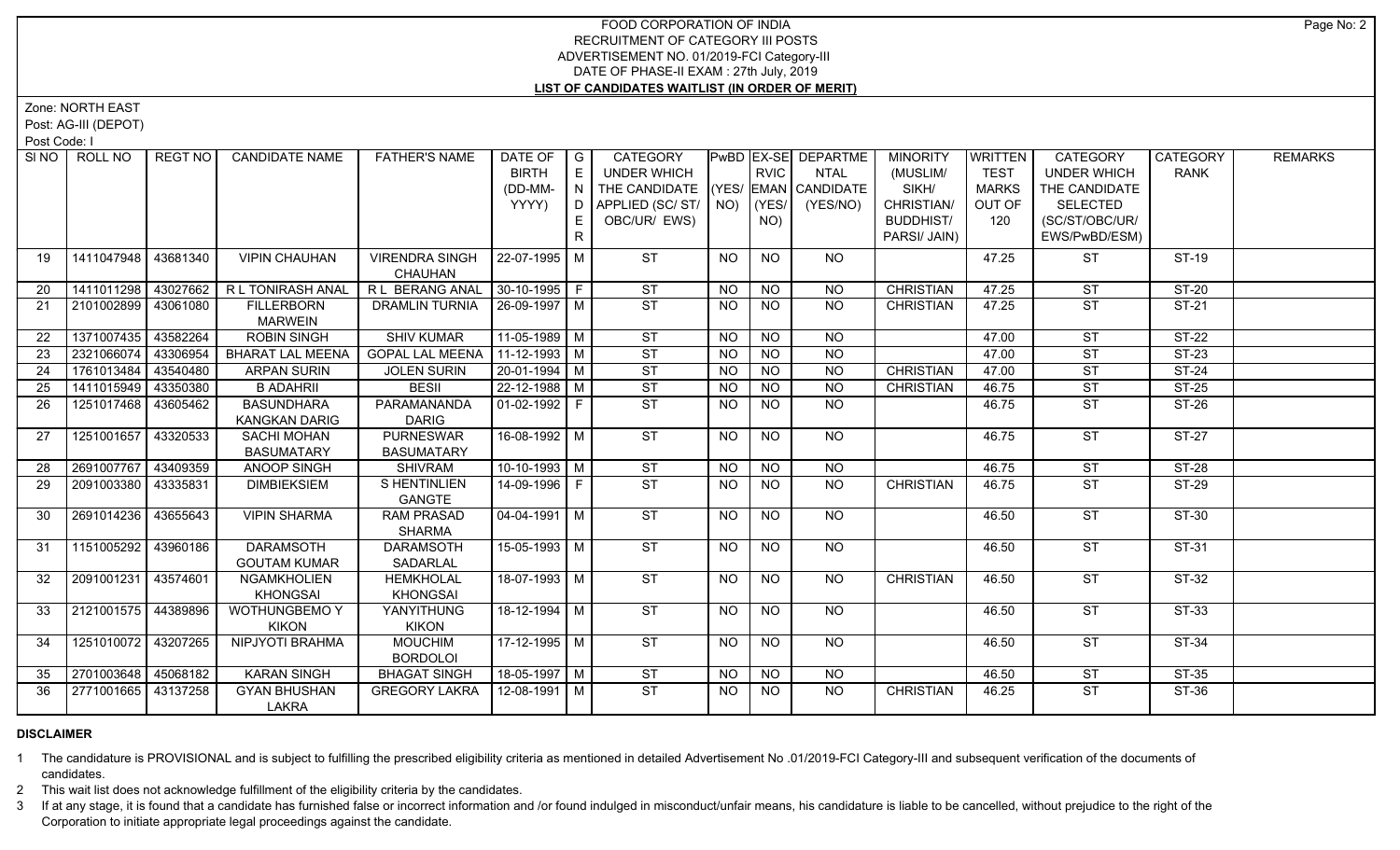Zone: NORTH EAST

Post: AG-III (DEPOT)

Post Code: I

| SI NO I | ROLL NO               | REGT NO  | <b>CANDIDATE NAME</b>                | <b>FATHER'S NAME</b>                   | DATE OF   G<br><b>BIRTH</b><br>(DD-MM- | E<br>N  | CATEGORY<br>UNDER WHICH<br>THE CANDIDATE (YES/ EMAN CANDIDATE |           | RVIC               | <b>PwBD EX-SE DEPARTME</b><br><b>NTAL</b> | <b>MINORITY</b><br>(MUSLIM/<br>SIKH/           | <b>WRITTEN</b><br><b>TEST</b><br><b>MARKS</b> | <b>CATEGORY</b><br><b>UNDER WHICH</b><br>THE CANDIDATE | CATEGORY<br><b>RANK</b> | <b>REMARKS</b> |
|---------|-----------------------|----------|--------------------------------------|----------------------------------------|----------------------------------------|---------|---------------------------------------------------------------|-----------|--------------------|-------------------------------------------|------------------------------------------------|-----------------------------------------------|--------------------------------------------------------|-------------------------|----------------|
|         |                       |          |                                      |                                        | YYYY)                                  | D.<br>E | APPLIED (SC/ST/<br>OBC/UR/ EWS)                               |           | $NO)$ (YES/<br>NO) | (YES/NO)                                  | CHRISTIAN/<br><b>BUDDHIST/</b><br>PARSI/ JAIN) | OUT OF<br>120                                 | <b>SELECTED</b><br>(SC/ST/OBC/UR/<br>EWS/PwBD/ESM)     |                         |                |
| 37      | 1251008345            | 43435297 | <b>BHANUPRIYA PEGU</b>               | <b>BAPUKAN PEGU</b>                    | 14-10-1993 F                           |         | <b>ST</b>                                                     | NO        | <b>NO</b>          | <b>NO</b>                                 |                                                | 46.00                                         | <b>ST</b>                                              | ST-37                   |                |
| 38      | 1261001630 43083572   |          | <b>WUNGNAOTHING</b><br>STEPHEN HORAM | H LEISHISHAN<br><b>HORAM</b>           | 10-01-1992 M                           |         | <b>ST</b>                                                     | <b>NO</b> | <b>NO</b>          | N <sub>O</sub>                            | <b>CHRISTIAN</b>                               | 45.75                                         | <b>ST</b>                                              | <b>ST-38</b>            |                |
| 39      | 1231000606 44717532   |          | <b>JINKI PATGIRI</b>                 | <b>LATE PROBIN</b><br><b>PATGIRI</b>   | $01-01-1989$ M                         |         | <b>ST</b>                                                     | NO        | <b>NO</b>          | <b>NO</b>                                 |                                                | 45.50                                         | <b>ST</b>                                              | ST-39                   |                |
| 40      | 1761001489 43098447   |          | <b>BABLU ORAON</b>                   | <b>ANAND ORAON</b>                     | $02-08-1989$ M                         |         | ST                                                            | NO        | $\overline{N}$     | $\overline{NQ}$                           |                                                | 45.50                                         | <b>ST</b>                                              | <b>ST-40</b>            |                |
| 41      | 2101001424   43039449 |          | <b>ROOSEVELT</b><br><b>TONGPER</b>   | <b>LATE MONLANG</b><br>KHONGLAH        | 21-10-1994 M                           |         | $\overline{\text{ST}}$                                        | <b>NO</b> | <b>NO</b>          | <b>NO</b>                                 | <b>CHRISTIAN</b>                               | 45.50                                         | <b>ST</b>                                              | ST-41                   |                |
| 42      | 2321000386 33623332   |          | <b>ASHWANI KUMAR</b><br><b>MEENA</b> | <b>BANWARI LAL</b><br><b>MEENA</b>     | $05-04-1991$ M                         |         | $\overline{\text{ST}}$                                        | NO.       | <b>NO</b>          | NO                                        |                                                | 45.25                                         | <b>ST</b>                                              | ST-42                   |                |
| 43      | 1251010848 43947849   |          | <b>BITUBHAI NARAH</b>                | ANANDA NARAH                           | $28-01-1994$ M                         |         | ST                                                            | <b>NO</b> | <b>NO</b>          | <b>NO</b>                                 |                                                | 45.25                                         | <b>ST</b>                                              | $ST-43$                 |                |
| 44      | 2111000236 45046427   |          | <b>JOHN</b><br>LALMUANSANGA          | COSMA<br><b>MANTLUANGA</b>             | 19-03-1989 M                           |         | $\overline{\text{ST}}$                                        | <b>NO</b> | <b>NO</b>          | N <sub>O</sub>                            | <b>CHRISTIAN</b>                               | 45.00                                         | <b>ST</b>                                              | $ST-44$                 |                |
| 45      | 2321050147 43573215   |          | <b>ASHOK KUMAR</b><br><b>MEENA</b>   | <b>MURARI LAL</b><br><b>MEENA</b>      | 15-09-1991 M                           |         | ST                                                            | NO        | N <sub>O</sub>     | N <sub>O</sub>                            |                                                | 45.00                                         | <b>ST</b>                                              | <b>ST-45</b>            |                |
| 46      | 1251009379 43336397   |          | PUSPARAJ BARO                        | DEBEN CH BARO                          | 28-02-1992 M                           |         | <b>ST</b>                                                     | NO.       | <b>NO</b>          | <b>NO</b>                                 |                                                | 45.00                                         | <b>ST</b>                                              | <b>ST-46</b>            |                |
| 47      | 1251012468 43790771   |          | PUSPA SONOWAL                        | <b>AJIT KUMAR</b><br>SONOWAL           | 21-11-1992 F                           |         | <b>ST</b>                                                     | <b>NO</b> | <b>NO</b>          | <b>NO</b>                                 |                                                | 45.00                                         | <b>ST</b>                                              | <b>ST-47</b>            |                |
| 48      | 1241000481            | 43205503 | <b>TULU MOHAN</b><br>SONOWAL         | <b>MOHENDRA NATH</b><br>SONOWAL        | 23-07-1995 M                           |         | ST                                                            | <b>NO</b> | $\overline{NQ}$    | $N$ <sup>O</sup>                          |                                                | 45.00                                         | <b>ST</b>                                              | $ST-48$                 |                |
| 49      | 1251016689            | 43827046 | <b>HEMA APPUN DOLEY</b>              | <b>ACHIRAM DOLEY</b>                   | 08-07-1988 F                           |         | $\overline{\text{ST}}$                                        | NO        | N <sub>O</sub>     | N <sub>O</sub>                            |                                                | 44.75                                         | <b>ST</b>                                              | $ST-49$                 |                |
| 50      | 1761020719 44438759   |          | <b>ASHISH KUMAR</b><br><b>MURMU</b>  | THEODARE<br><b>MURMU</b>               | $11-06-1991$ M                         |         | $\overline{\text{ST}}$                                        | NO.       | NO.                | <b>NO</b>                                 | <b>CHRISTIAN</b>                               | 44.75                                         | <b>ST</b>                                              | ST-50                   |                |
| 51      | 2091000213 44221117   |          | SERTO LUCKSON<br><b>AIMOL</b>        | <b>SERTO KUMAR</b><br><b>AIMOL</b>     | $01-03-1993$ M                         |         | $\overline{\text{ST}}$                                        | <b>NO</b> | N <sub>O</sub>     | NO.                                       | <b>CHRISTIAN</b>                               | 44.75                                         | $\overline{\text{ST}}$                                 | $ST-51$                 |                |
| 52      | 1761019342 44751012   |          | <b>DEVRANI KUMARI</b>                | <b>BIJU ORAON</b>                      | $01-05-1994$ F                         |         | ST                                                            | <b>NO</b> | NO                 | <b>NO</b>                                 |                                                | 44.75                                         | <b>ST</b>                                              | ST-52                   |                |
| 53      | 2531000760 43541418   |          | <b>JULIUS DEBBARMA</b>               | <b>PRABIR KANTI</b><br><b>DEBBARMA</b> | $23 - 01 - 1993$ M                     |         | <b>ST</b>                                                     | NO        | <b>NO</b>          | N <sub>O</sub>                            |                                                | 44.50                                         | <b>ST</b>                                              | ST-53                   |                |

# **DISCLAIMER**

1 The candidature is PROVISIONAL and is subject to fulfilling the prescribed eligibility criteria as mentioned in detailed Advertisement No .01/2019-FCI Category-III and subsequent verification of the documents of candidates.

2 This wait list does not acknowledge fulfillment of the eligibility criteria by the candidates.

3 If at any stage, it is found that a candidate has furnished false or incorrect information and /or found indulged in misconduct/unfair means, his candidature is liable to be cancelled, without prejudice to the right of t Corporation to initiate appropriate legal proceedings against the candidate.